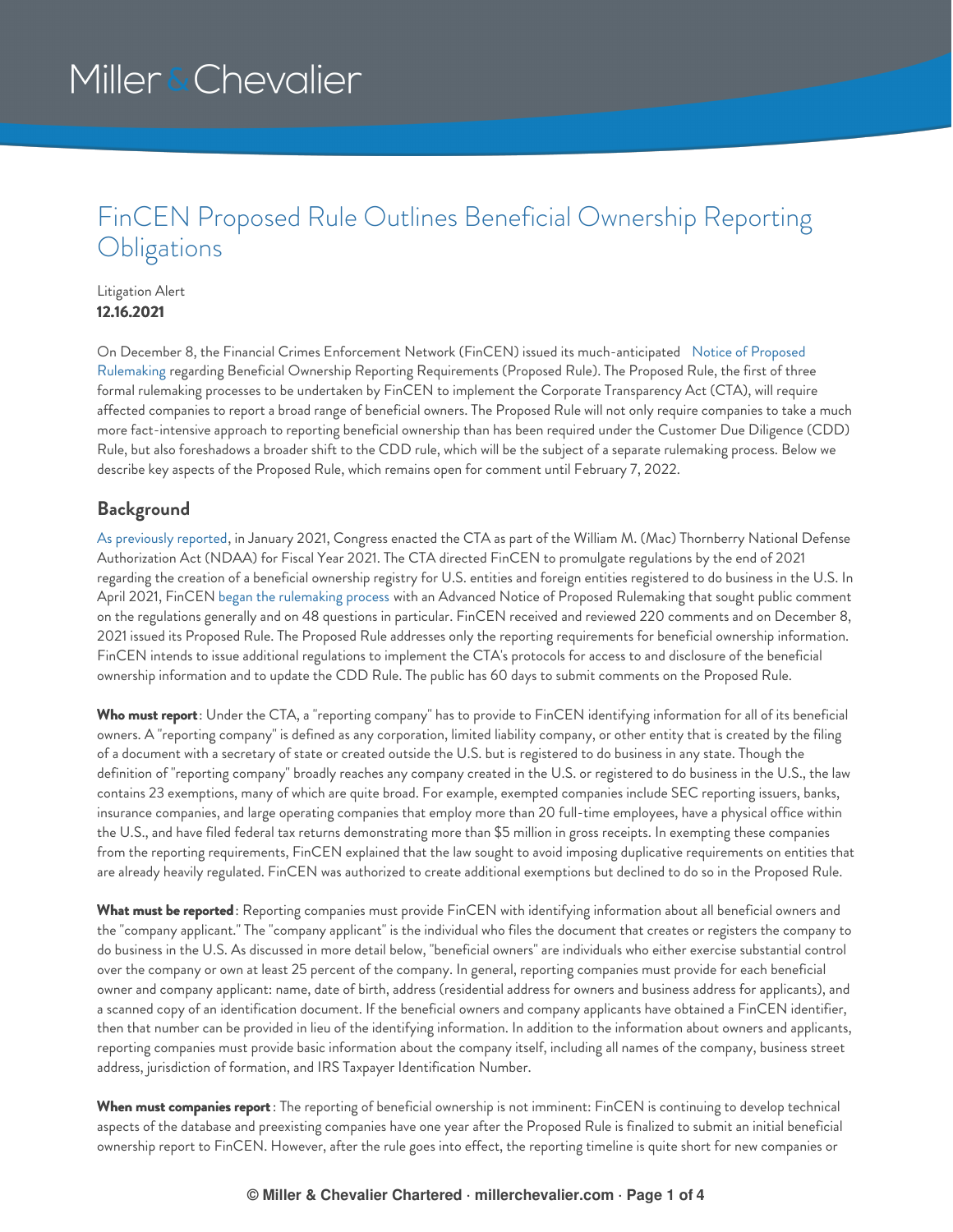companies required to update information. For example, new companies must file a report within 14 days from the date they qualify as a reporting company. In addition, all companies must update information within 30 days if there are changes to the information previously provided.

**What are the consequences for non-compliance** : Under the CTA, any "person" who willfully provides or attempts to provide false or fraudulent beneficial ownership information or willfully fails to report complete or updated beneficial ownership information can be punished with up to two years imprisonment and a civil penalty of up to \$500 for each day that the violation continues. The Proposed Rule clarifies that the term "person" includes any individual, reporting company, or other entity, and that a person can violate the statute by willfully providing false information to FinCEN directly or indirectly, including by providing information to a person for purposes of making a report.

#### **Key Takeaways from the Proposed Rule**

FinCEN's Proposed Rule signals a change in how companies think about beneficial ownership reporting. The change is relevant for all reporting companies who are potentially liable under the CTA and could foreshadow larger changes to beneficial ownership due diligence requirements. A few aspects of the Proposed Rule are particularly noteworthy:

**Broad definition of substantial control** : A reporting company must report beneficial ownership information for **all** beneficial owners. Unlike the CDD Rule, under this Proposed Rule, companies will not need to identify a single beneficial owner who substantially controls the company. Instead, companies will need to report all individuals who exercise substantial control. FinCEN adopted this approach because it viewed limiting reporting to a single individual in control of the company could become a means of evasion. However, the broad definition of "substantial control" may create practical challenges for companies attempting to comply with the requirements. "Substantial control" includes senior officers of the reporting company, authority over the appointment or removal of senior officers, "direction, determination, or decision of, or substantial influence over, important matters affecting the reporting company," and "any other form of substantial control over the reporting company." This broad definition may create uncertainty about whether companies have adequately reported all beneficial owners and could lead to over-inclusive filings by riskadverse companies. FinCEN sought to further narrow the definition in its explanation of the Proposed Rule, saying that it agreed that a property manager who makes decisions that influence the operations of the property but is hired by the owners of the property is not a beneficial owner under the rule. "The ordinary execution of day-to-day managerial decisions with respect to one part of a reporting company's assets or employees typically should not, in isolation, cause the decision-maker to be considered in substantial control of a reporting company, unless that person satisfies another element of the 'substantial control' criteria," FinCEN clarified in the Proposed Rule. But such an example highlights the difficulties that companies could have in determining everyone who maintains substantial control over the company.

**Broad definition of ownership beyond equity** : The definition of beneficial owner also includes those who directly or indirectly own or control at least 25 percent of the ownership interests of the reporting company. Ownership is not limited to equity ownership but also includes other types of interests such as capital or profit interests, including partnership interests, options to acquire equity or profits, or other interests. FinCEN said that this approach "requires reporting companies to consider all facts and circumstances when making determinations about who owns or controls ownership interests." The goal of this fact-intensive approach is to "thwart[] the use of complex ownership structures and ownership vehicles other than direct equity ownership to obscure a reporting company's real owners," but as with substantial control, making the inquiry one that requires companies to consider the totality of facts and circumstances will impose additional burden on companies seeking to identify all beneficial owners.

**Expanded reporting for interests held in trust**: Regarding trusts, the Proposed Rule also takes a broad, fact-specific approach. Instead of instructing the reporting company to report the trustee for ownership held in trust, which is the approach taken by the CDD rule, the Proposed Rule requires reporting of: (1) the trustee or other individual with the authority to dispose of trust assets, which could include the protector, for example; (2) a beneficiary who is the sole permissible recipient of income and principal from the trust or has the right to demand or distribution of substantially all trust assets; and (3) the grantor or settlor who has the right to revoke the trust or withdraw the assets. FinCEN acknowledged that "these concepts do not map easily onto every trust or similar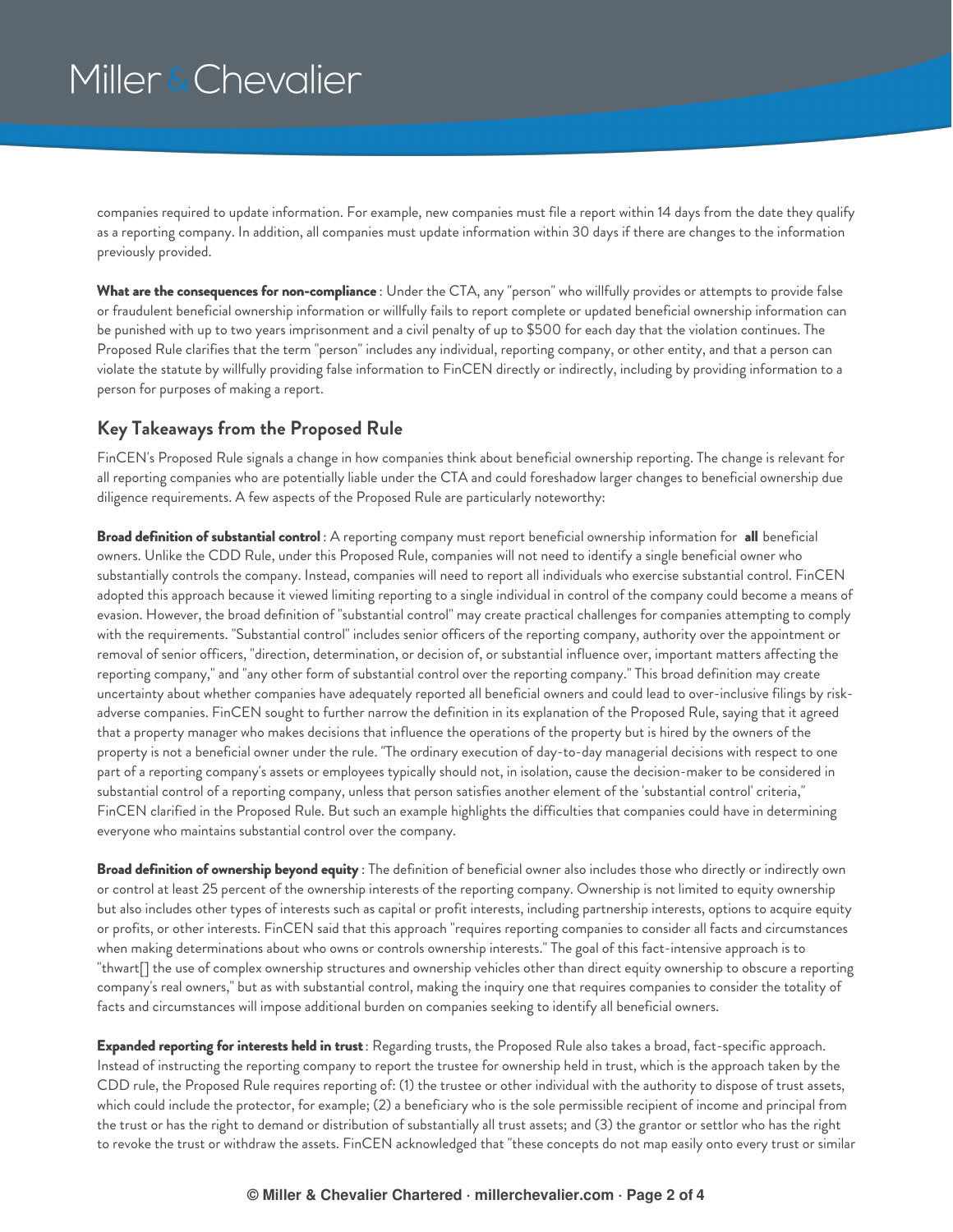arrangement" and is seeking comments, in particular, on the approach to ownership of assets in trust.

**Short timeframe to update beneficial ownership information** : As discussed above, the timeframe for updating beneficial ownership information is short. Once the rule goes into effect and companies have submitted their initial reports, reporting companies will have 30 days after any changes to update the information provided. By contrast, the statutory language in the CTA only requires companies to update changed information "in a timely manner, and not later than one year after the date on which there is a change." FinCEN shortened that window substantially, stating, "keeping the database current and accurate is essential to keeping it highly useful, and . . . allowing reporting companies to delay mandatory updates by more than 30 days — or allowing them to report updates on an annual basis — could cause a significant degradation in accuracy and usefulness of the [beneficial ownership information]." However, whereas an annual reporting would allow companies to simply check their beneficial ownership records once a year, a 30-day reporting requirement will require companies to proactively monitor beneficial ownership information for potential changes. The short timeframe to update reports will likely require companies to develop controls that will allow them to process changes to their beneficial ownership on a regular basis. This could be particularly complex for companies complicated ownership structures or a significant number of employees who exercise substantial control over the company.

**Lack of clarity around FinCEN's approach for verifying exemptions** : As described above, the Proposed Rule exempts a broad range of companies from the contemplated reporting requirements. However, the Proposed Rule does not address how FinCEN will undertake to verify that entities correctly claimed exemptions. In the Proposed Rule, FinCEN suggests that it may lack authority to affirmatively require companies to file an exemption certificate and invited comment on the appropriateness of requesting companies to file a voluntary exemption certificate. Given the broad range of companies that potentially qualify for an exemption, the way in which FinCEN administers verifying exemption claims will likely have a widespread impact.

**Possible foreshadowing of changes to the CDD Rule** : In the Proposed Rule, FinCEN underscores that, in creating the Proposed Rule, it was not limited by the approach adopted in the CDD Rule. FinCEN also repeatedly noted the forthcoming rulemaking process that it will undertake to revise the existing CDD Rule. As discussed above, the approach taken in this Proposed Rule is a significant expansion from the CDD Rule currently in place. Given the treatment of the CDD rule, this Proposed Rule may indicate a desire on the part of FinCEN to broaden the CDD Rule as well to harmonize it with the requirements in the Proposed Rule.

#### **Conclusion**

FinCEN's Proposed Rule makes several substantial changes to the U.S. beneficial ownership reporting regime. The Proposed Rule takes a fact-intensive approach to beneficial ownership reporting and requires reporting of a broader number of beneficial owners than previous beneficial ownership reporting requirements. The Proposed Rule also requires companies to report changes to those beneficial owners within 30 days. These are some of the most significant aspects of the proposed implementing regulations. Companies that wish to comment on these or any other aspects of the Proposed Rule must submit those comments by February 7.

For more information, please contact:

Ian A. [Herbert](https://www.millerchevalier.com/professional/ian-herbert), [iherbert@milchev.com](mailto:iherbert@milchev.com), 202-626-1496

Leah [Moushey](https://www.millerchevalier.com/professional/leah-moushey), [lmoushey@milchev.com](mailto:lmoushey@milchev.com), 202-626-5986

Arman [Krpoyan](https://www.millerchevalier.com/professional/arman-krpoyan), [akrpoyan@milchev.com](mailto:akrpoyan@milchev.com), 202-626-5907